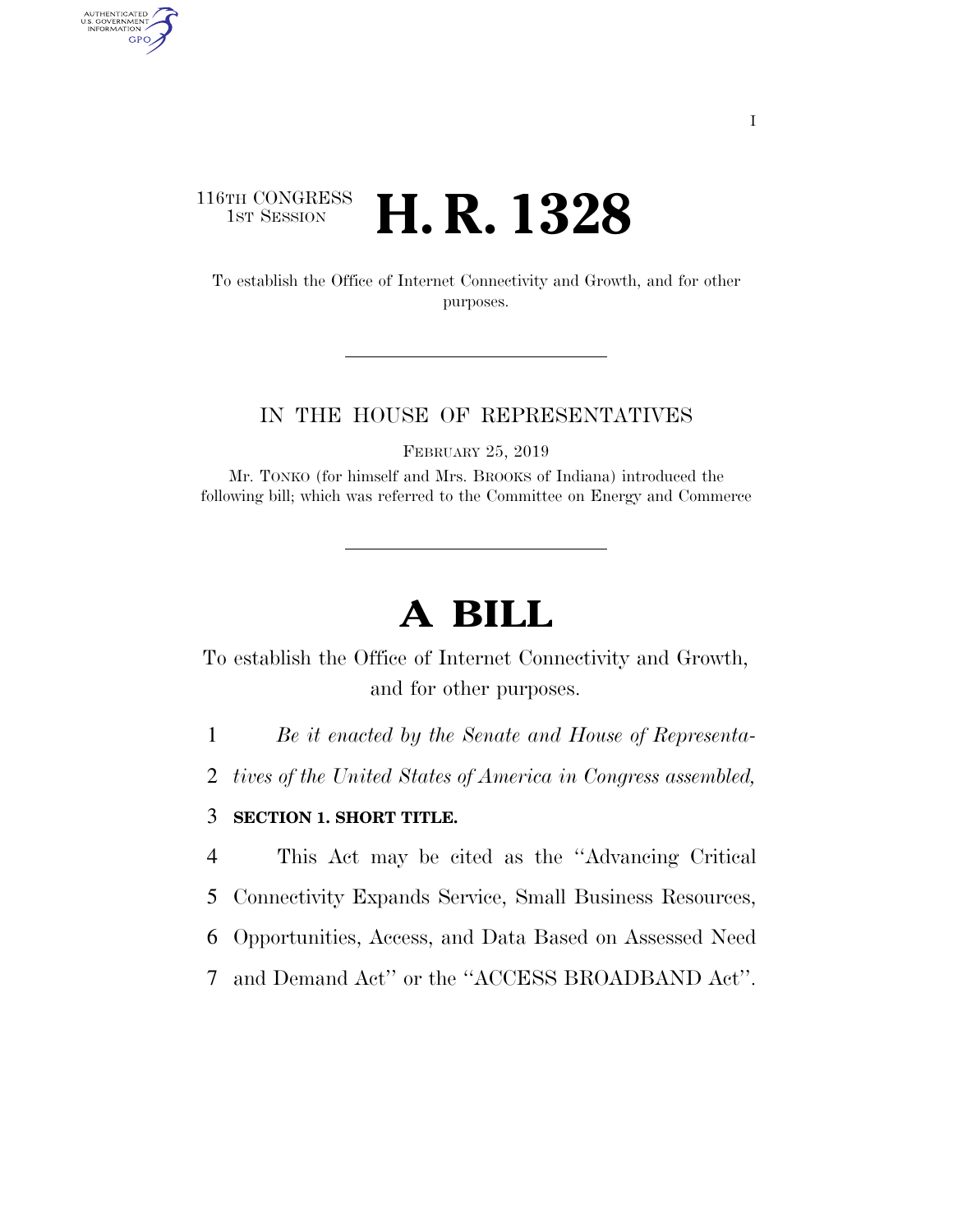## **SEC. 2. ESTABLISHMENT OF THE OFFICE OF INTERNET CONNECTIVITY AND GROWTH.**

 Not later than 180 days after the date of the enact- ment of this Act, the Assistant Secretary shall establish the Office of Internet Connectivity and Growth within the National Telecommunications and Information Adminis-tration.

#### **SEC. 3. DUTIES.**

(a) OUTREACH.—The Office shall—

 (1) connect with communities that need access to high-speed internet and improved digital inclusion efforts through various forms of outreach and com-munication techniques;

 (2) hold regional workshops across the country to share best practices and effective strategies for promoting broadband access and adoption;

 (3) develop targeted broadband training and presentations for various demographic communities through various media; and

 (4) develop and distribute publications (includ- ing toolkits, primers, manuals, and white papers) providing guidance, strategies, and insights to com- munities as the communities develop strategies to expand broadband access and adoption.

(b) TRACKING OF FEDERAL DOLLARS.—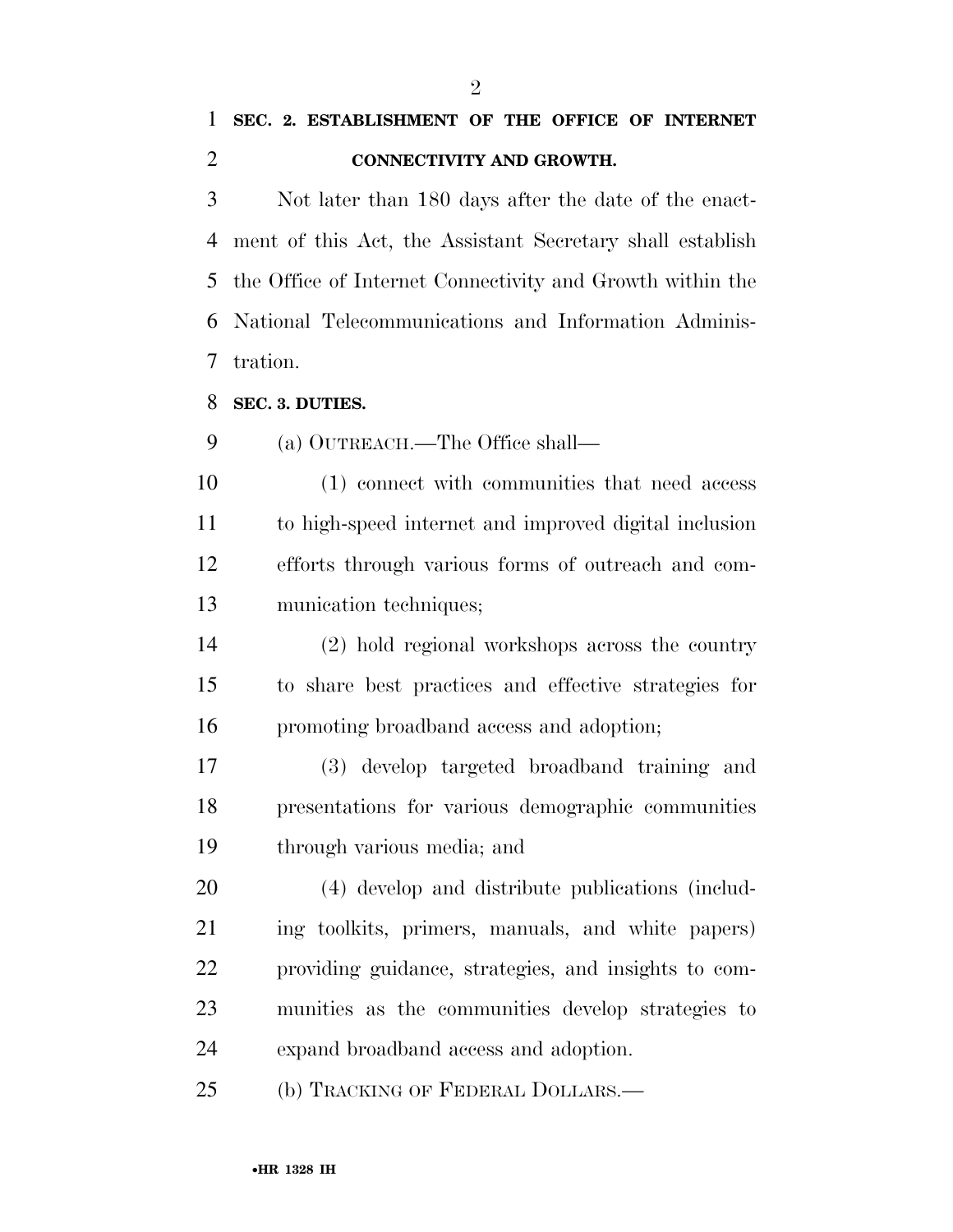(1) BROADBAND INFRASTRUCTURE.—The Of- fice shall track the construction and use of and ac- cess to any broadband infrastructure built using any Federal support in a central database.

 (2) ACCOUNTING MECHANISM.—The Office shall develop a streamlined accounting mechanism by which any agency offering a Federal broadband support program and the Commission through the Universal Service Fund shall provide the information described in paragraph (1) in a standardized and ef-ficient fashion.

 (3) REPORT.—Not later than 1 year after the date of the enactment of this Act, and every year thereafter, the Office shall make public on the website of the Office and submit to the Committee on Energy and Commerce of the House of Rep- resentatives and the Committee on Commerce, Science, and Transportation of the Senate a report on the following:

 (A) A description of the work of the Office for the previous year and the number of resi- dents of the United States that received broadband as result of Federal broadband sup- port programs and the Universal Service Fund program.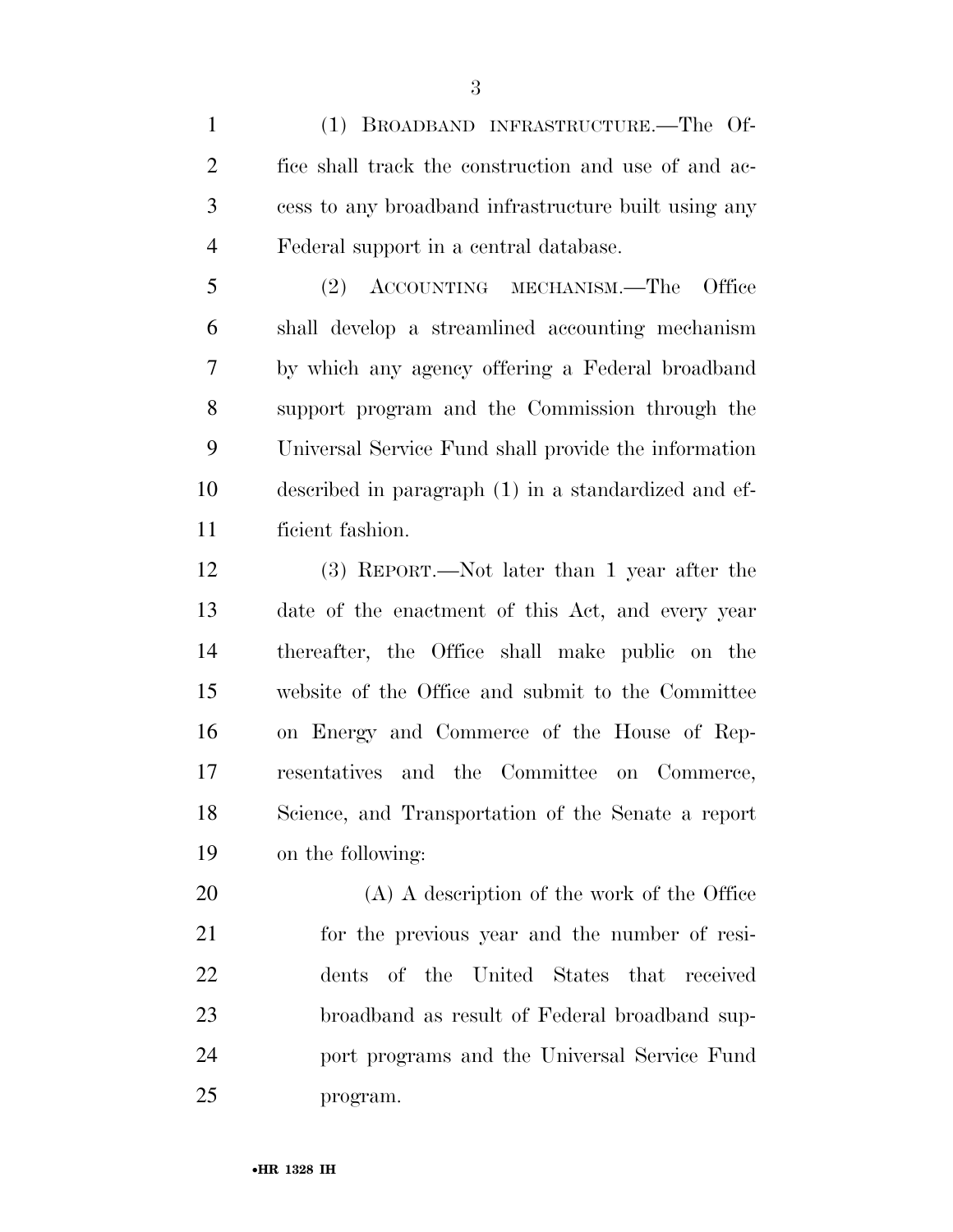(B) A description of how many residents of 2 the United States were provided broadband by which universal service mechanism or which Federal broadband support program.

 (C) An estimate of the economic impact of such broadband deployment efforts on the local economy, including any effect on small busi-nesses or jobs.

#### **SEC. 4. STREAMLINED APPLICATIONS FOR SUPPORT.**

 (a) AGENCY CONSULTATION.—The Office shall con- sult with any agency offering a Federal broadband support program to streamline and standardize the applications process for financial assistance or grants for such pro-gram.

 (b) AGENCY STREAMLINING.—Any agency offering a Federal broadband support program shall amend their ap- plications for broadband support, to the extent practicable and as necessary, to streamline and standardize applica- tions for Federal broadband support programs across the Government.

 (c) SINGLE APPLICATION.—To the greatest extent practicable, the Office shall seek to create one application that may be submitted to apply for all, or substantially all, Federal broadband support programs.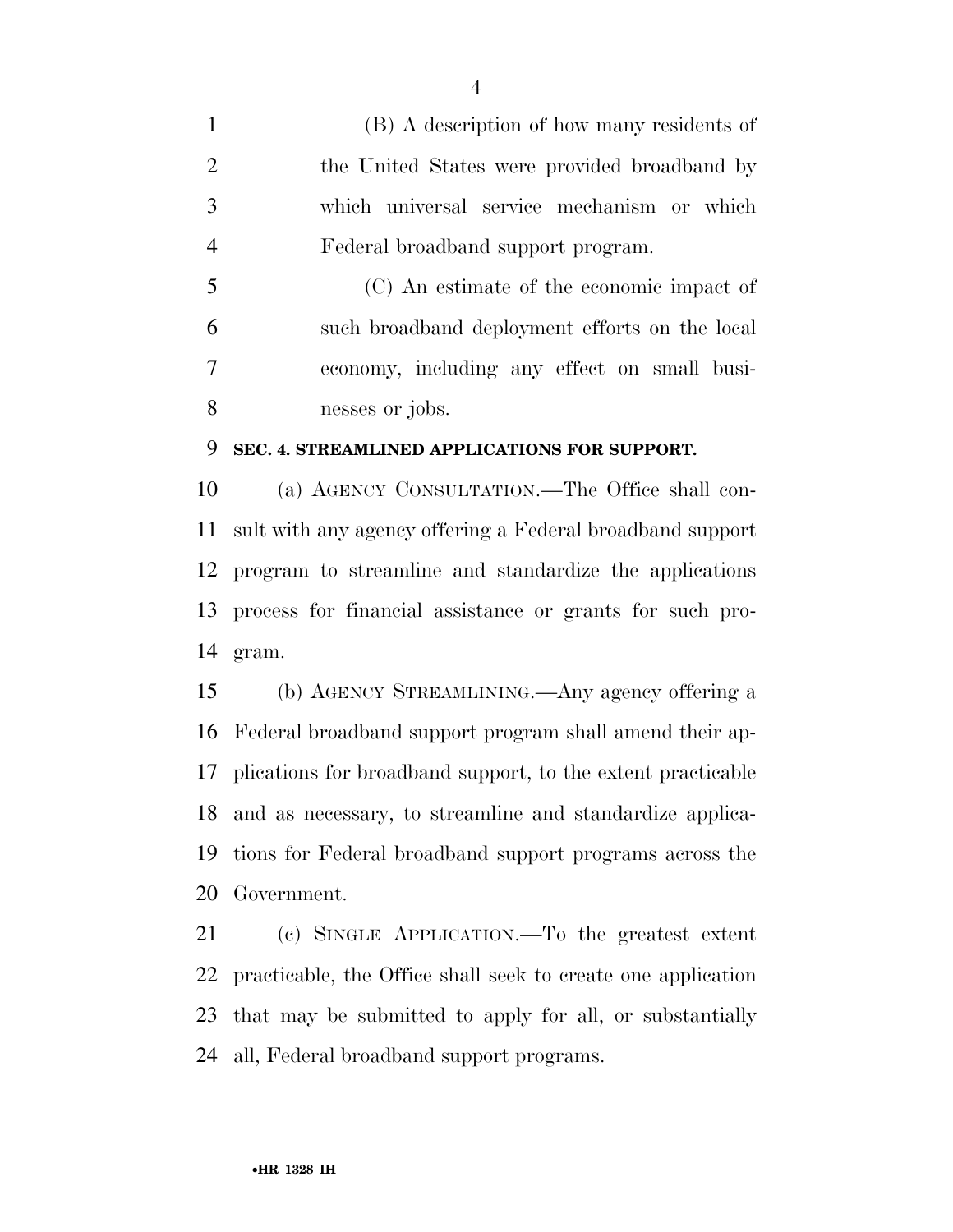(d) WEBSITE REQUIRED.—Not later than 180 days after the date of the enactment of this Act, the Office shall create a central website through which potential applicants can learn about and apply for support through any Fed-eral broadband support program.

#### **SEC. 5. COORDINATION OF SUPPORT.**

 The Office, any agency that offers a Federal broad- band support program, and the Commission through the Universal Service Fund shall coordinate with the Office to ensure that support is being distributed in an efficient, technology-neutral, and financially sustainable manner, with the goal of serving the largest number of persons in the United States while avoiding overbuilding and pro- moting the most job and economic growth for all residents of the United States.

#### **SEC. 6. DEFINITIONS.**

In this Act:

 (1) AGENCY.—The term ''agency'' has the meaning given that term in section 551 of title 5, United States Code.

 (2) ASSISTANT SECRETARY.—The term ''Assist- ant Secretary'' means the Assistant Secretary of Commerce for Communications and Information.

 (3) COMMISSION.—The term ''Commission'' means the Federal Communications Commission.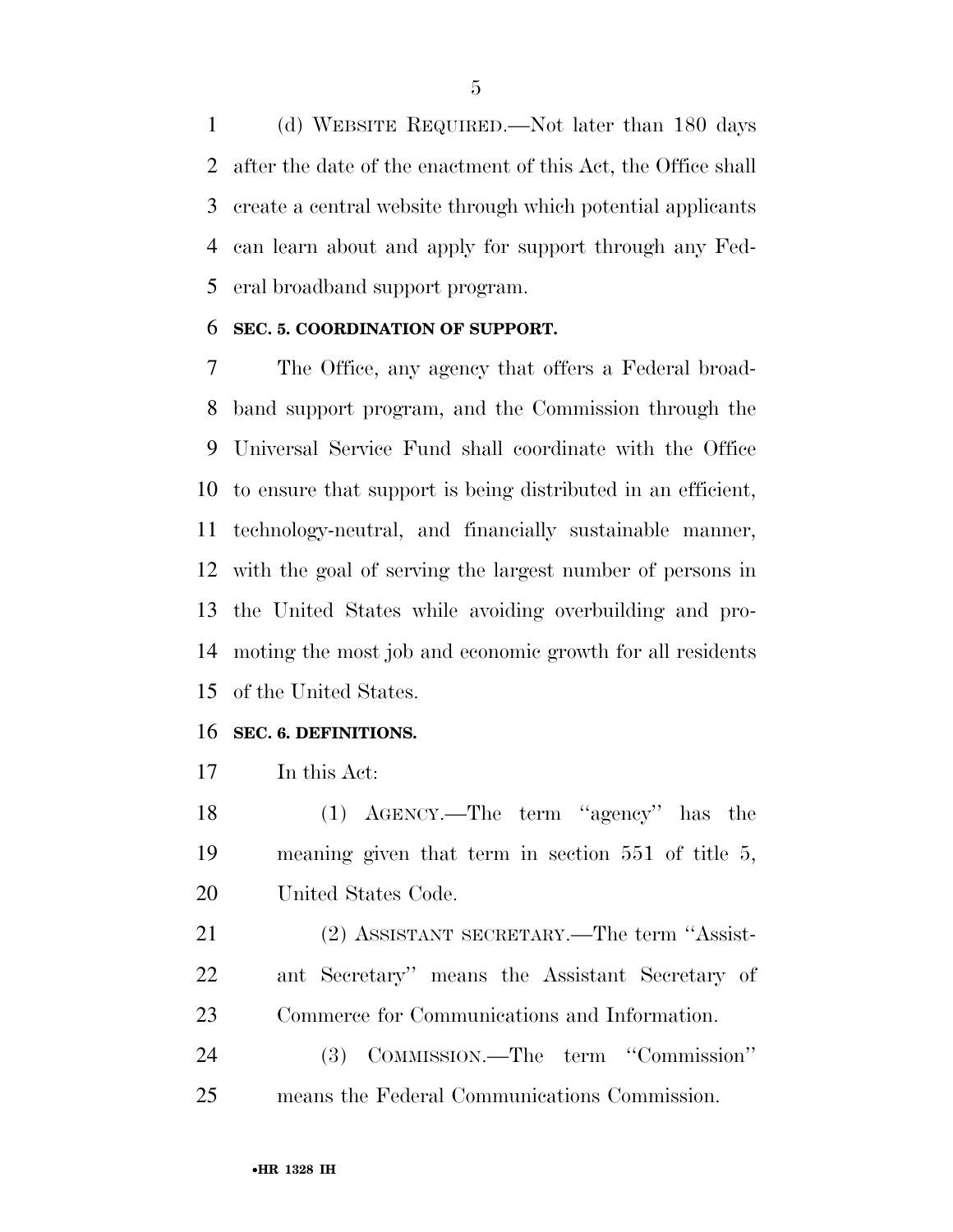| $\mathbf{1}$   | (4)<br>FEDERAL BROADBAND<br><b>SUPPORT</b><br>PRO-   |
|----------------|------------------------------------------------------|
| $\overline{2}$ | GRAM.—The term "Federal broadband support pro-       |
| 3              | gram" does not include any Universal Service Fund    |
| $\overline{4}$ | program and means any of the following programs      |
| 5              | (or any other similar Federal program) to the extent |
| 6              | the program offers broadband internet service or     |
| 7              | programs for promoting broadband access and adop-    |
| 8              | tion for various demographic communities through     |
| 9              | various media for residential, commercial, commu-    |
| 10             | nity providers, or academic establishments:          |
| 11             | (A) The Telecommunications and Tech-                 |
| 12             | nology Program of the Appalachian Regional           |
| 13             | Commission.                                          |
| 14             | (B) The Telecommunications Infrastruc-               |
| 15             | ture Loans and Loan Guarantees, the Rural            |
| 16             | Broadband Access Loans and Loan Guarantees,          |
| 17             | the Substantially Underserved Trust Areas Pro-       |
| 18             | visions, the Community Connect Grant Pro-            |
| 19             | gram, and the Distance Learning and Tele-            |
| 20             | medicine Grant Program of the Rural Utilities        |
| 21             | Service of the Department of Agriculture.            |
| 22             | (C) The Public Works and Economic Ad-                |
| 23             | justment Assistance Programs and the Plan-           |
| 24             | ning and Local Technical Assistance Programs         |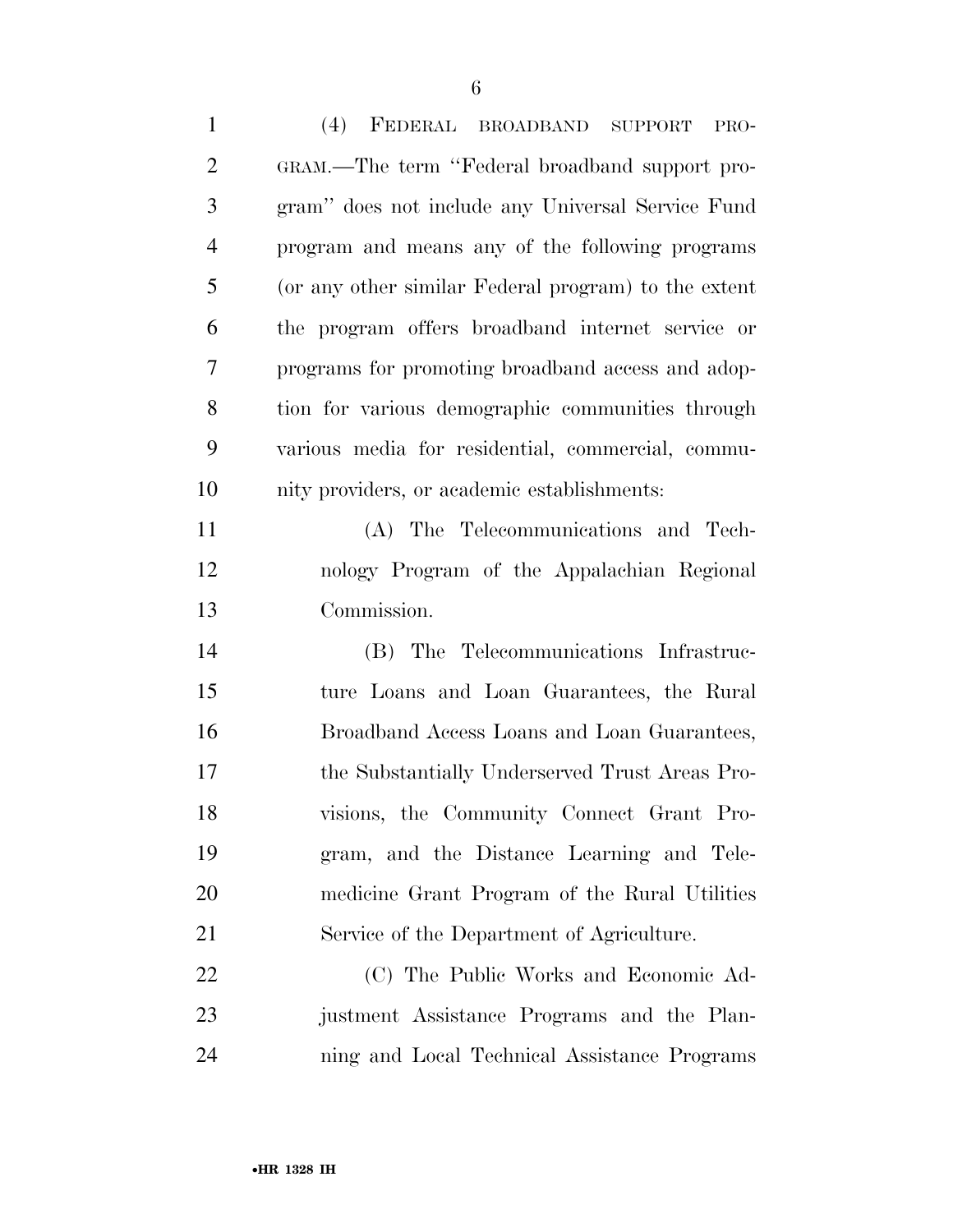of the Economic Development Administration of 2 the Department of Commerce.

 (D) The Community Development Block Grants and Section 108 Loan Guarantees, the Funds for Public Housing Authorities: Capital Fund and Operating Fund, the Multifamily Housing, the Indian Community Development Block Grant Program, the Indian Housing Block Grant Program, the Title VI Loan Guar- antee Program, Choice Neighborhoods, the HOME Investment Partnerships Program, the Housing Trust Fund, and the Housing Oppor- tunities for Persons with AIDS of the Depart-ment of Housing and Urban Development.

 (E) The American Job Centers of the Em- ployment and Training Administration of the Department of Labor.

 (F) The Library Services and Technology Grant Programs of the Institute of Museum and Library Services.

21 (5) OFFICE.—The term "Office" means the Of- fice of Internet Connectivity and Growth established pursuant to section 2.

 (6) UNIVERSAL SERVICE FUND PROGRAM.—The term ''Universal Service Fund program'' means any